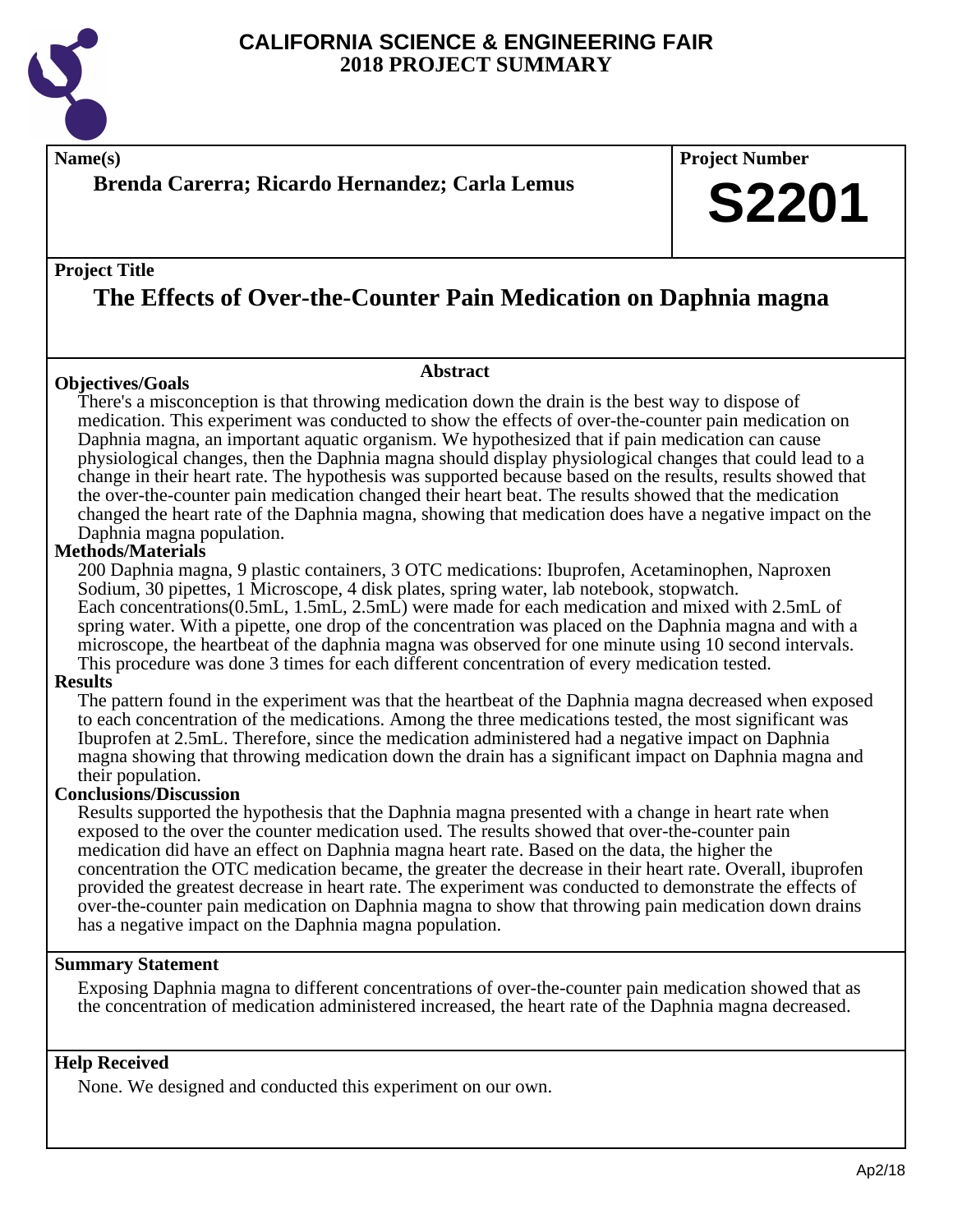

**Cynthia Chen; Ji Hyun Lee**

**Name(s) Project Number**

# **S2202**

# **Project Title**

# **Combination Therapy Using Drug Repurposing and Drug Mapping: A Method to Find Synergistic Treatments for Leishmaniasis**

# **Objectives/Goals**

**Abstract**

Neglected tropical disease, Leishmaniasis, is a deadly disease that is most prevalent in poverty stricken countries. The purpose of this project is to create a drug therapy that will address the problems of the current treatments used for Leishmaniasis: inefficacy, adverse effects, and high cost of treatment. The hypothesis is that the combination of 2 FDA approved compounds with associated mechanisms of action will result in synergy, leading to lower dosage, decreased resistance, and shortened treatment time.

# **Methods/Materials**

Compounds to repurpose were chosen based on the following criteria: target of the compound must exist in the parasite and the compounds selected to be used in a combination must have different mechanisms of action in the parasite. A computer generated drug map taking into account compound toxicity and compound mechanism of action was created. Human macrophages were infected with Leishmania donovani to replicate the host environment. 34 single compounds and 35 drug combinations were screened in a cell-based assay against Leishmania donovani parasites. Set ratios were used for the combination concentrations, and a software called Compusyn was used to measure synergy. Compusyn generated a combination index (CI value), and a CI value less than one indicates that the combination is synergistic.

# **Results**

Compusyn generated 4 synergistic combinations from our set of 35 drug combinations: Afatinib and Rolipram, Afatinib and Mefloquine, Afatinib and Metformin, and Tacrolimus and Reserpine. All combinations were replicated in both plates and were only considered as hits when both of their CI values were under 1. The synergistic combinations that were found are extremely promising candidates for the treatment of leishmaniasis.

# **Conclusions/Discussion**

Our research confirmed the advantageous use of combination therapy in discovering synergistic combinations while repurposing FDA approved drugs. Combination therapy combined with drug repurposing allowed us to answer our question on how to find a more efficient method to to identify synergistic combinations, while drug repurposing addressed our concern with lowering the cost and time of the drug development process. In addition, synergistic combinations allows for a lower concentration of compounds to be used in treatment, which greatly lowers side effects and toxicity.

# **Summary Statement**

We combined drug repurposing and combination therapy along with drug mapping in order to find synergistic combinations to treat the neglected tropical disease, leishmaniasis.

# **Help Received**

We conducted our research at the University of California, San Diego and mainly received help from Dr. Jair Lage who was our mentor, and additional help from Dr. Julia Souza, Dr. Jean Bernatchez, and Dr. Ruben Abagyan.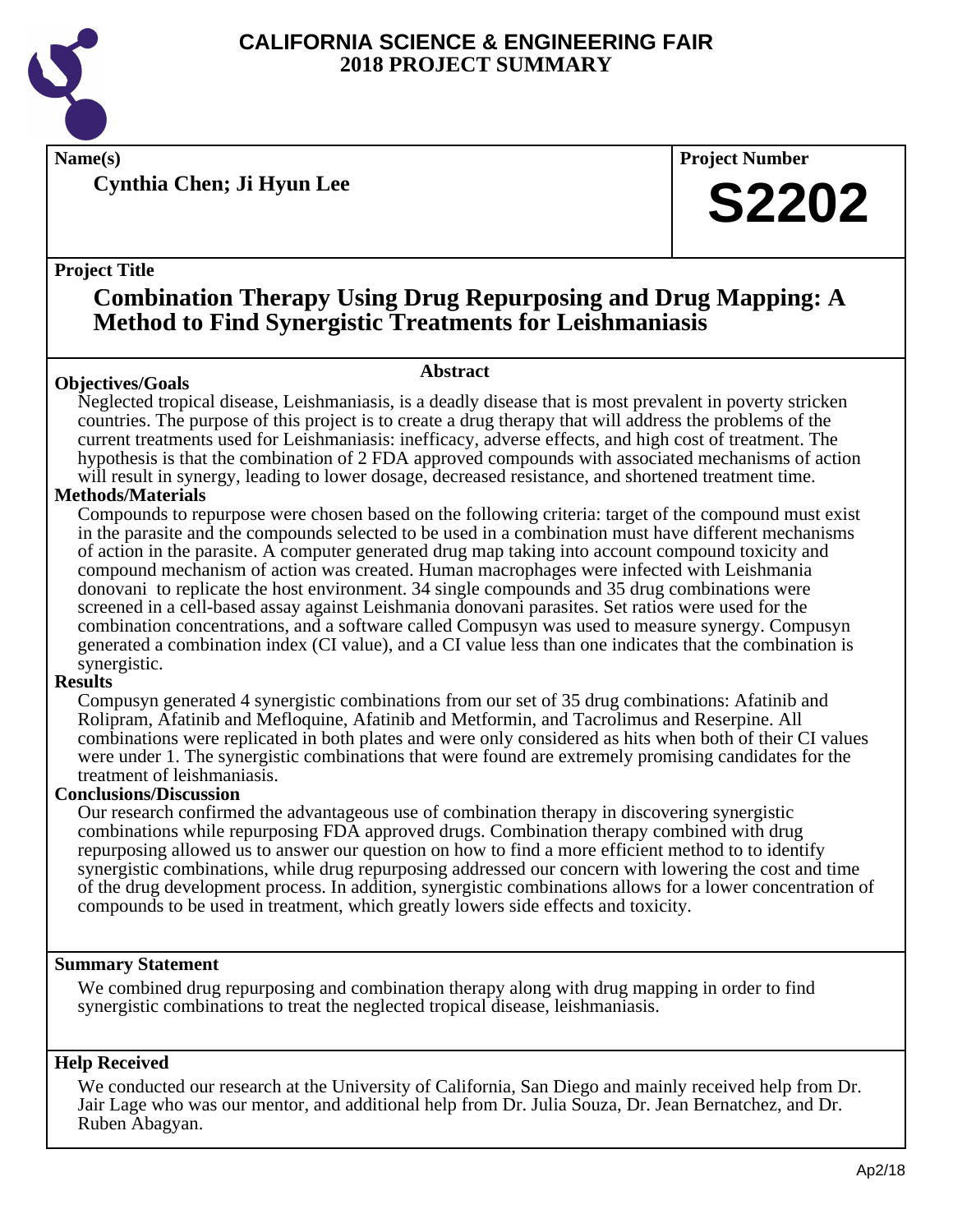

**Hunter C. Crawford-Shelmadine**

# **Name(s) Project Number**

# **S2203**

# **Project Title**

# **How Byproducts Produced by Removal of Oxybenzone by Phytoremediation & Laccase/ABTS Beads Affect Morality of D. magna**

#### **Abstract**

**Objectives/Goals** 1) if byproducts produced by the removal of oxybenzone using phytoremediation w/wetland plants  $\&$  a biotech method using laccase/ABTS alginate beads are harmful to Daphnia magna 2)if laccase beads can remove oxy. at a higher & faster rate than wetland plants; 3)determine rate that sunscreen washes off skin to contaminate waterways

## **Methods/Materials**

Phase 1-Using a UV Spectrophotometer, create a standard curve using 1:2 serial dilution of oxybenzone sunscreen. Use curve to determine amt. of sunscreen that washes off hand.

Phase 2-Perform 2 trials of ea: [control, leca, plant (5 species), plant & leca (5 species)] in 0.1 % oxy. solution. Test UV absorbance every 24 hrs. Make 4 combos of laccase/ABTS/buffer alginate beads and perform 2 trials of ea. in a 0.1% oxy. solution. Test UV absorbance thru time.

Phase 3-Select solutions with lowest % of oxy. from plants/beads & mix same % for controls. Place 6 Daphnia in ea. solution. Count survivors thru time.

## **Results**

Phase 1: Standard curve is a near perfect line: r = .9969. This validates the use of UV Spec to measure the amt. of oxy. Hand w/sunscreen in water lost 62 % of sunscreen after 30 min.

Phase 2: 4 of 5 wetland plants were effective in removing oxy. from water. A one way ANOVA test = p-value of <0.0001 so I reject the null hypothesis & have high confidence that plants removed oxy. from water.Laccase beads had unreliable results. Two removed oxy. but the decrease was not significant  $-p$ -value  $= 0.0622$ . Two others had unreliable data.

Phase 3:Exposure to byproducts from plants resulted in a higher mortality rate/hr of D. magna compared to controls. The hrs. to reach 50% mortality were 22% to 76% faster than controls and to reach 100% mortality were 40% to 60% faster than controls (1 exception). Exposure to byproducts from laccase beads had mixed results. The hrs. to reach 50% mortality of D. magna w/LA & LABS beads were 15% & 72% faster than control & to reach 100% mortality, LABS were 72% faster than control but D. magna in LA survived longer than control.

## **Conclusions/Discussion**

Byproducts produced by the removal of oxybenzone by both methods had an overall harmful effect on D. magna as evidence by the increase in the rate at which the D. magna reached the 50% and 100% mortality rate. Therefore, while we develop methods for removing toxicants from our waterways, it is critical to test that the byproducts produced are not as harmful as the toxicants.

## **Summary Statement**

This experiment tests if the byproducts produced by two methods of removing oxybenzone from waterways (phytoremediation and alginate beads made with the enzyme laccase and a mediator ABTS) are toxic to Daphnia magna.

# **Help Received**

Ms. Burndon and Mr. Capp and Mr. Endberg from Carlmont High who helped brainstorm ways of measuring reduction of oxybenzone in solutions and helped me understand details of some published research as well as providing access to lab supplies.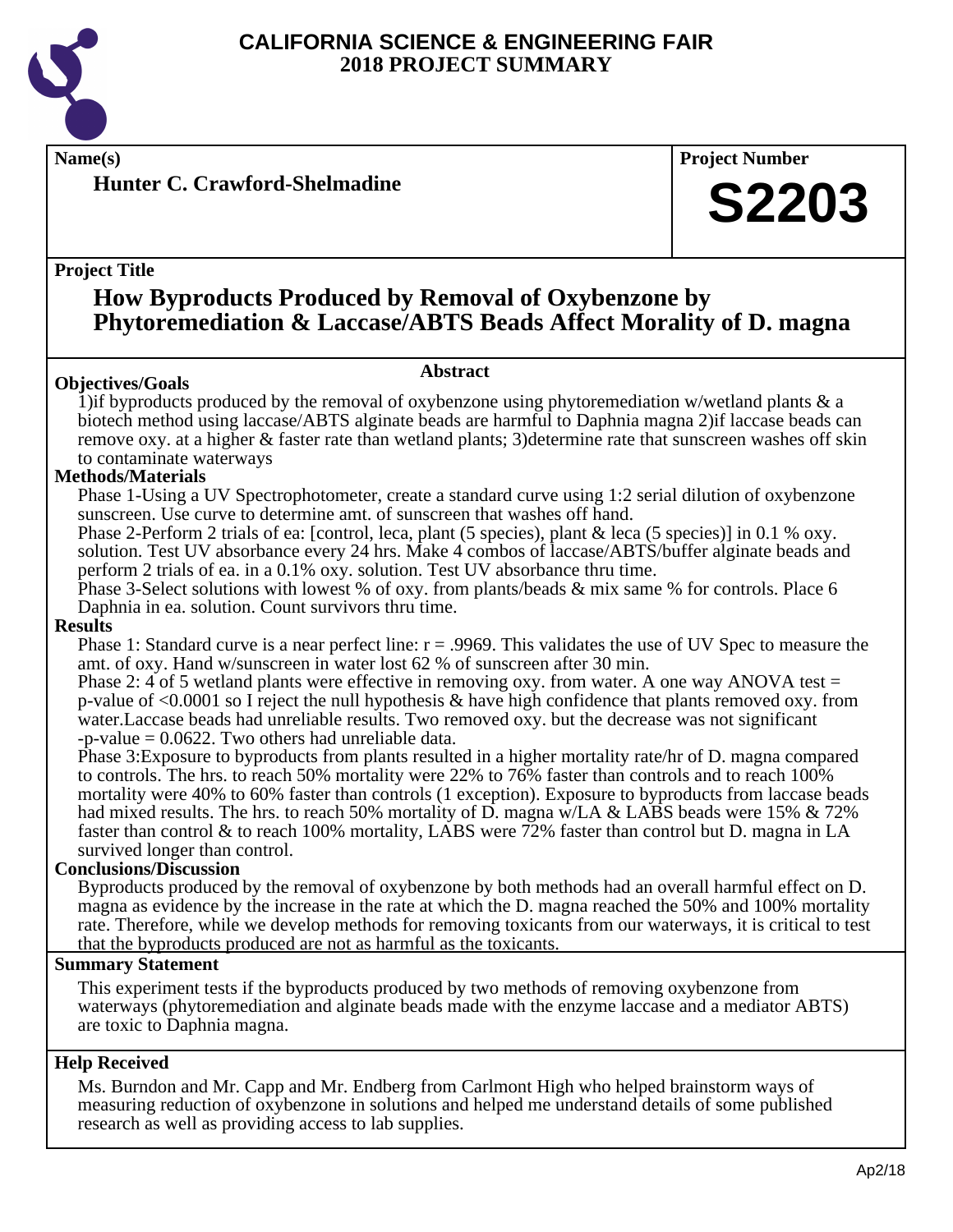

**Sumanth Gurram; David Wu**

**Name(s) Project Number**

# **S2204**

# **Project Title**

# **Low-Frequency Electromagnetic Fields Decrease Cancer Cell Viability for Potential Cancer Therapy**

#### **Abstract**

**Objectives/Goals** With drug delivery, expense, efficacy and side effects becoming problematic in cancer therapy, more directed, low-cost and effective therapy is needed. A potential candidate for such therapy is the use of low-frequency electromagnetic fields (EMFs), which are ubiquitous in the modern world and are a widely debated topic in public health. We aimed to develop a low-cost EMF-exposure system that would reduce cancer cell viability in vitro by aiming 60 Hz 2 mT EMFs at colorectal and neuroblastoma cancer cell lines, showing potential for therapeutic development.

# **Methods/Materials**

We constructed an inexpensive 20-inch tall, 168-turn solenoid to generate 60 Hz EMFs up to 2 mT in strength. 96-well experimental and control plates containing cells lines HCT116, SH-SY5Y, and RAW macrophages in monoculture and coculture were created and exposed to EMFs 12 hours at a time for up to 5 days. Following exposures, Propidium iodide Assay and MTS Assay were conducted to quantify reduced cell viability in addition to qualitative observations under the microscope. Propidium iodide binds to fragments of DNA from dead cells and an absorbance reading is taken. The presence of NAD(P)H-dependent dehydrogenase enzymes in viable cells reduces the MTS reagent resulting in a colored compound with an absorbance maximum at 490 nm.

## **Results**

After two days of 12-hour-daily exposures, the exposed well plate showed a 65-94 percent decrease in cell viability and proliferation as quantified by the MTS Assay when compared to the unexposed plates. After 4-5 days of exposure, the exposed plate cells numbered significantly less, were deformed and non-adherent. MTS assay revealed a dramatic difference between the exposed and unexposed with the exposed having little to no cell metabolic activity at 90-100 percent decreases in viability and proliferation.

## **Conclusions/Discussion**

Our EMF device and exposure system has significantly reduced cancer cell viability and proliferation in vitro for both neuroblastoma and colorectal cancer. We plan to test exposures on non-cancerous cell lines and also optimize exposure intensity and duration for reduced cancer cell viability. Overall, our results point to potentially using EMFs in cancer therapy. EMF-based treatment represents a potentially low-cost, directed and effective way of treating cancer in the future.

## **Summary Statement**

This project demonstrates the adverse effects that low-frequency EMFs have on cancer cell viability and proliferation, which presents EMFs as a potential candidate for cancer therapy.

## **Help Received**

Dr. Salvesen at Sanford Burnham Prebys Research Institute provided us with the cell lines, culture materials, and training. The idea and plans for executing this project were developed independently. We carried out the experiments and analyzed the data ourselves under the appropriate supervision in the lab.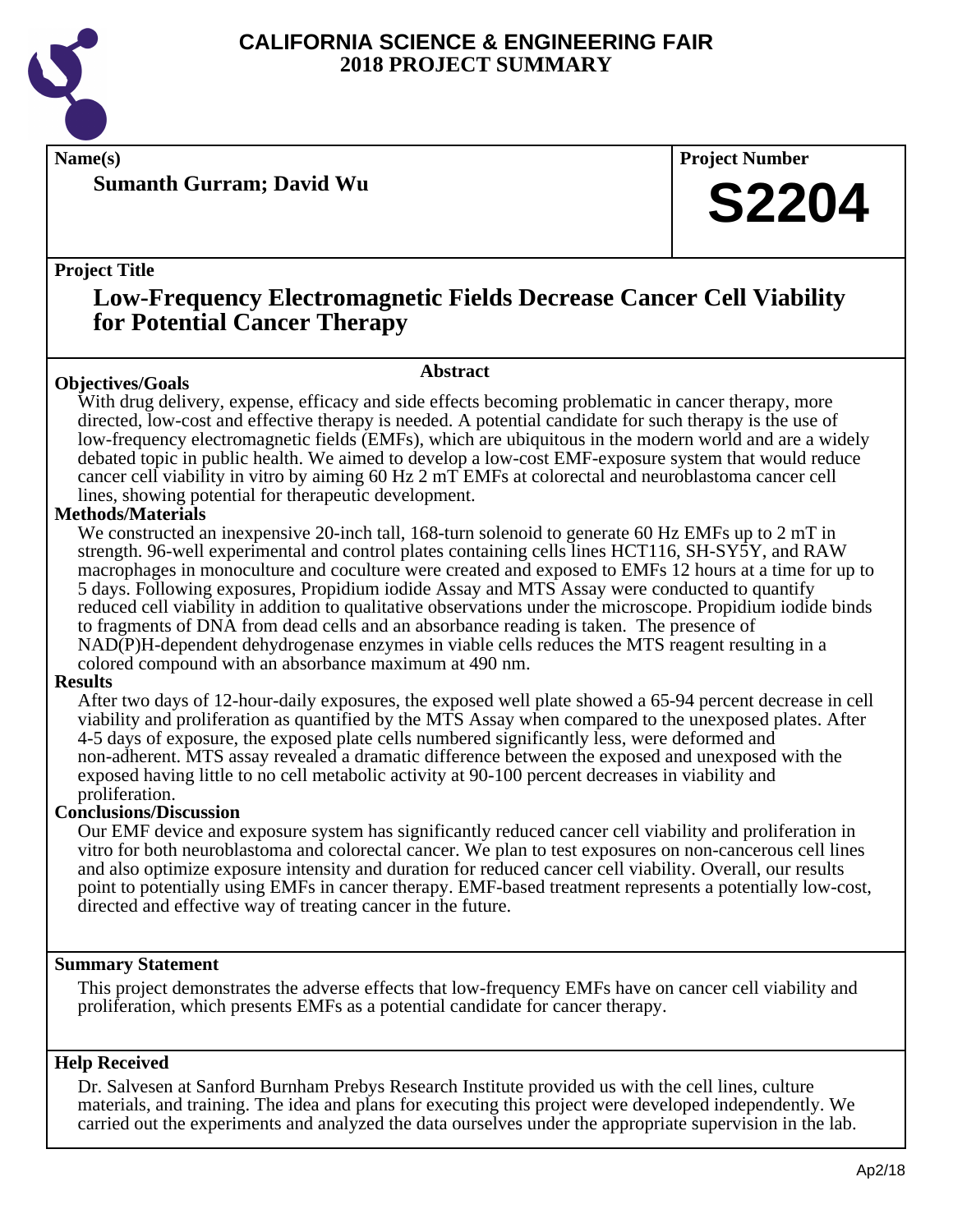

**Joseph A. Huitt**

**Name(s) Project Number**

# **S2205**

# **Project Title**

# **Pollination! Its What's for Dinner! Investigating the Effects of Neonicotinoids on Bee Pollinators**

# **Abstract**

**Objectives/Goals** The objective of this experiment is to determine if honey bee pollinators that have been exposed to neonicotinoids can pollinate crops and function efficiently compared to hives that have not had exposure to neonicotinoids. I tested for an increase or decrease in crop production.

# **Methods/Materials**

I exposed 72 hives to neonicotinoids(control groups) and 72 hives were placed in pesticide free areas. 36 hives were exposed to Clothianidin(neonicotinoid) in alfalfa fields, 36 hives were exposed to Thiamethoxam(neonicotinoid) in a cornfield, 36 hives were in a pesticide free alfalfa field, 36 hives were in a pesticide free corn field. I exposed bee pollinators to different levels of Imidacloprid(neonicotinoid) through pollen cakes and liquid sugar. I tested bee samples, corn syrup, honey, and pollen patties for neonicotinoid residue. I checked crop production from pollination in each group.

## **Results**

72 hives exposed to neonicotinoids had major losses 50%-70% in colony size and deformities in the bees noticeable in the baby larvae dying. Neonicotinoids leave trace amounts of residue in honey. I found mite populations to infest the hive, which causes CCD in worker bees and in capped brood cells. There was an insufficient work force to maintain the brood that was present and a noticeable decline in honey and pollination production from neonicotinoid fields. Neonicotinoids disrupt the bee's central nervous system, learning and GPS navigation, making them vulerable to parasites and virsuses. Testing for neonicotinoid residue in corn syrup showed that it survived the sugar processing. Pollination was reduced 16-20% due to navigation and learning disorders. Up to 17 different pesticides were found in a single pollen sample, levels of 11-22 ppb. Test colonies fed neonicotinoids had 1,000 times more Deformed Wing Virus and is 5,000 times more toxic than DDT to bees.

## **Conclusions/Discussion**

I learned exposure to neonicotinoids are killing our bee populations and leading to CCD disorder, which causes a reduction in pollination. Pollinator bees have complex neurological systems, a biological GPS that provides them with a mental map of their hive, pollination areas and location which has been destroyed by neonicotinoids. It makes the bee more susceptible and vulnerable to parasites and viruses, including the intestinal parasite nosema. Pollination and production were up in pesticide free areas.

# **Summary Statement**

My project shows how bees exposed to sublethal levels of neonicotinoids are killing my bees, leading to Colony Collapse Disorder, and less pollination.

# **Help Received**

My mom worked with me, as she is a beekeeper, the Bee Diagnostic team helped with my testing along with the USDA.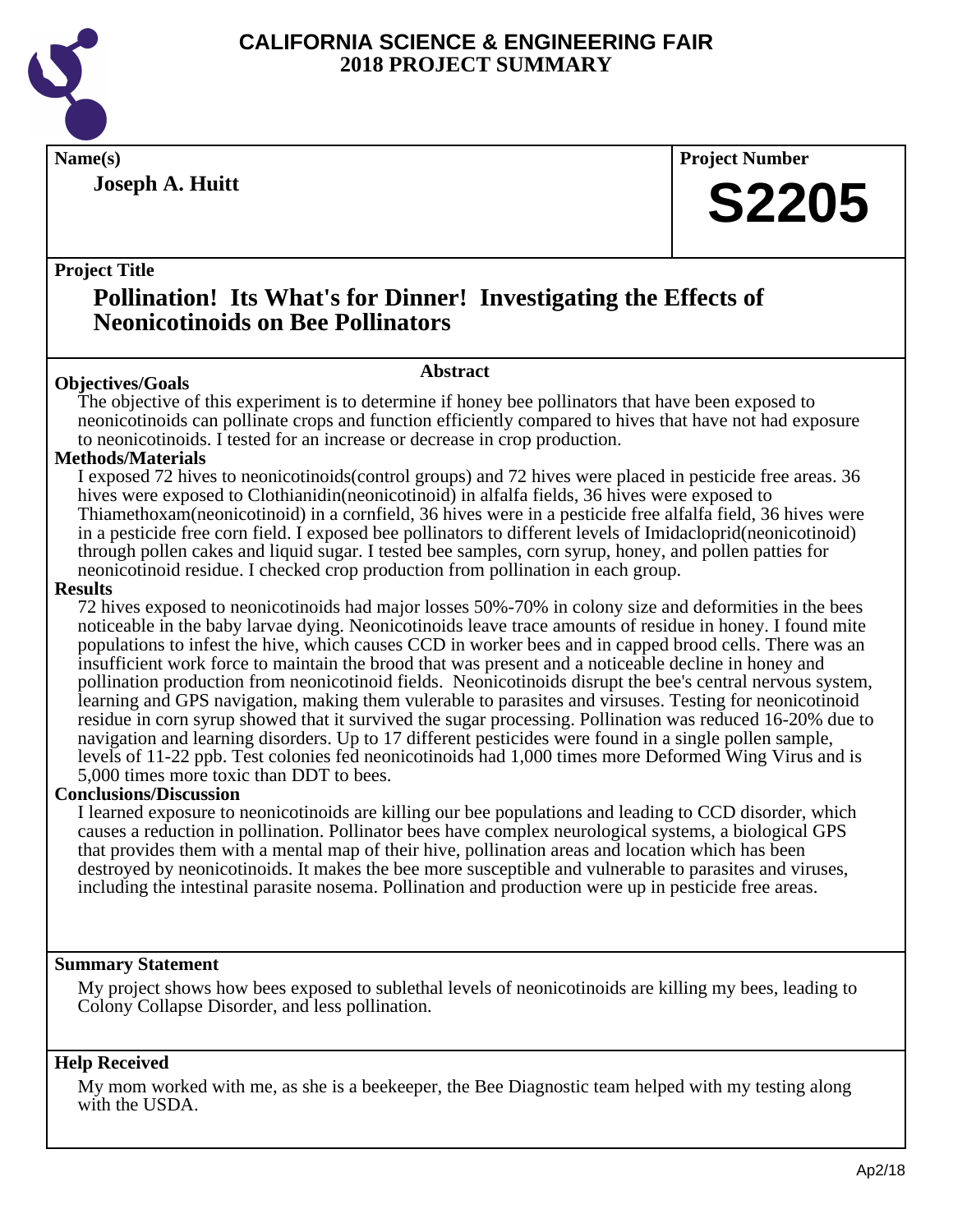

**Name(s) Project Number**

**Atticus J. Humphrey**

# **S2206**

# **Project Title**

# **Effects of Apollo SC Miticide on Galendromus occidentalis**

# **Objectives/Goals**

The title of this project is Toxicity of Apollo SC Miticide on Galendromus occidentalis (G. occidentalis). The purpose of this study was to investigate if differing concentrations and intervals between the leaf-dip assay of Apollo SC (Apollo) and test subject exposure would affect its toxicity.

**Abstract**

## **Methods/Materials**

Concentrations consisted of a 100% label rate (LR) Apollo, a 50% LR, a 25% LR, and a 12.5% LR. The control was a 0% LR. Each concentration and the control test contained ten petri dishes with the leaf-dip assay and five test subjects of G. occidentalis. Three leaf-dip assays were conducted. Test 1 had a twenty-four-hour interval between Apollo application and test subject exposure, test 2 had an interval of three days before exposure, and test  $\bar{3}$  had a  $\bar{5}$ -day interval before exposure. Toxicity was measured in mortality of the G. occidentalis and recorded every twelve hours for thirty-six hours.

#### **Results**

After performing this study, the results showed that differing concentrations and delayed leaf-dip exposure of the pesticide did affect the mortality of G. occidentalis. The 100% LR concentration did show the greatest mortality in all of the leaf-dip assays performed at an average of 4.2. The control had the lowest mortality at an average of 0.4. The remaining pesticide concentrations' results were 50% LR at 3.2, 25% LR at 2.7, and 12.5% LR at 2.1.

## **Conclusions/Discussion**

These results indicate that that Apollo SC does have lethal impacts to G. occidentalis. Apollo SC is a selective pesticide and could be utilized in an integrated pest management (IPM) application in conjunction with G. occidentalis. The most effective concentration and exposure delay must be determined for maximum pest management.

## **Summary Statement**

The focus of this project is to determine the selectivity of Apollo SC Miticide when applied to a beneficial mite.

## **Help Received**

The help that was recieved was from Kearny Ag Center and Dr. Kent Daane for project setup, along with my project advisor, Mr. Aalto. I also recieved help from the miticide company and Ricom Vitova for the mite supply.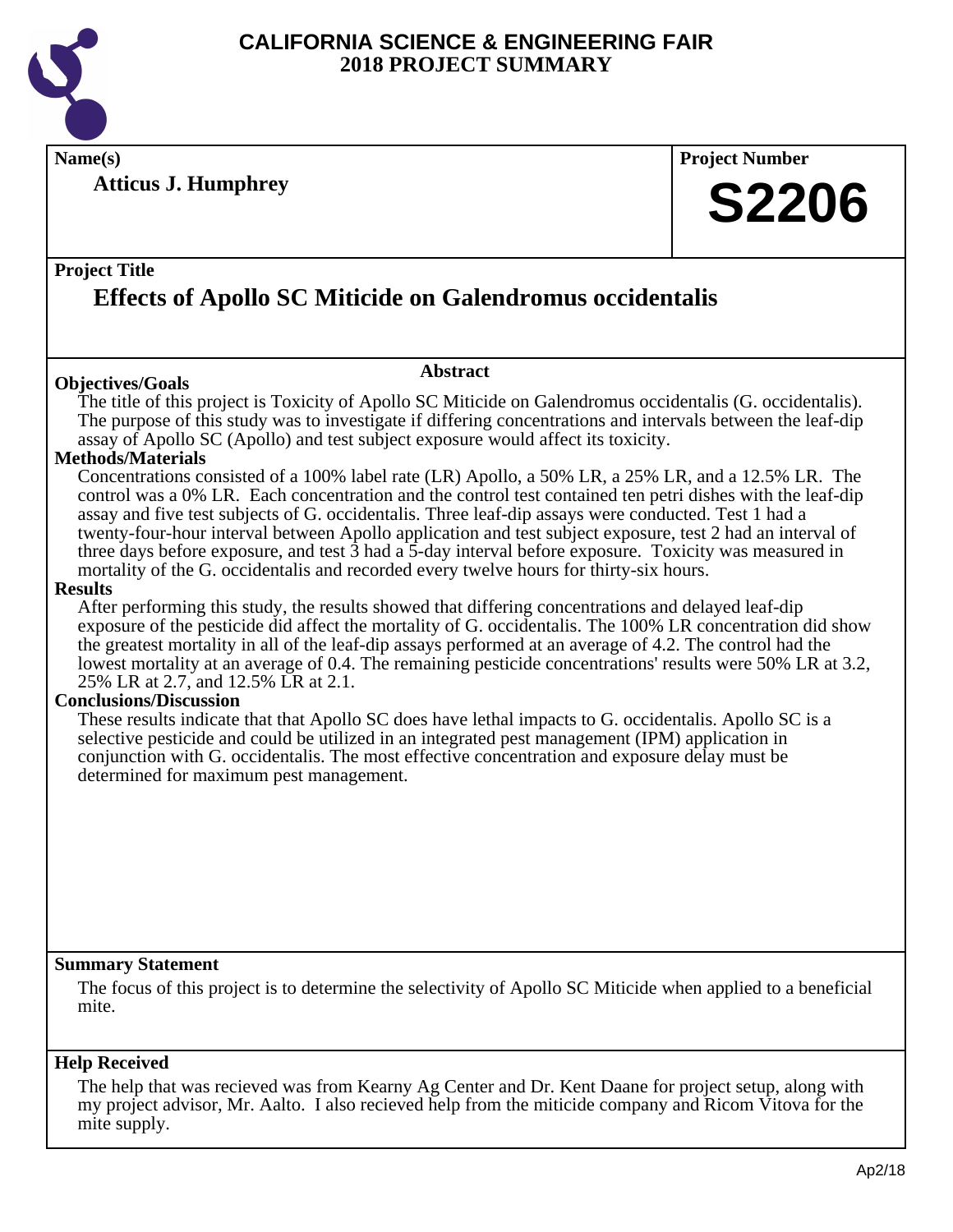

**Rena N. Maduro**

**Name(s) Project Number**

# **S2207**

# **Project Title**

# **Evidence for Variable Resistance to Caffeine in Genetically Identical Nematodes**

## **Abstract**

**Objectives/Goals** Humans respond differently to the stimulatory effects of caffeine, but it is not understood why. Here we test whether chronic low-level exposure to caffeine leads to behavioral or developmental differences in the genetically identical model system, Caenorhabditis elegans, as assayed by changes in growth and movement. Since caffeine interferes with the nervous system, we hypothesized caffeine exposure could interfere with development, leading to growth arrest or even death.

# **Methods/Materials**

Worms were grown on standard media. After 72 hours,the amount of worms and their stages were manually counted through a microscope. Worms that had reached adulthood in the experimental and control groups were separated from remaining population using a platinum wire worm pick. The movement of adult worms was measured as body bends per 20 seconds and recorded (assay) for each of two plates at 20 worms each plate. Worms that had not yet reached adulthood were allowed to develop a further 24 hours and were scored for movement and stage.

## **Results**

After 72 hours, 100% of non-treated worms developed to young adults and remained synchronized (grew at the same rate). In contrast, the caffeine treated worms lost synchrony. After 72 hours, only about half of the population reached young adulthood, demonstrating a developmental delay.As soon as worms developed into adult worms, we tested their stimulatory response by performing a swimming assay, as a surrogate for alertness. 20 worms from each population were assayed for body bends over a 20 second interval for each of two trials. The normal- growing caffeine-treated worms had a 26% increase in their locomotion rate, thereby confirming the stimulatory effects of caffeine. In contrast, however, the slower -developing worms showed no changes in movement compared to the control- they were slower to develop but resistant to the drug.

## **Conclusions/Discussion**

Since these are genetically identical worms, it is unlikely that in one generation they would have acquired a genetic resistance to caffeine; rather we surmise that they are showing differences due to uptake or turn-over of the drug. We conclude that it is possible for even genetically identical populations to respond differently to the chronic stimulatory effects of caffeine, as is seen in genetically diverse populations like humans.

## **Summary Statement**

Genetically identical animal populations exhibit two distinct responses to chronic low-levels of caffeine exposure.

# **Help Received**

All research animals,chemical, equipment and training was provided by the Maduro Lab, University of California Riverside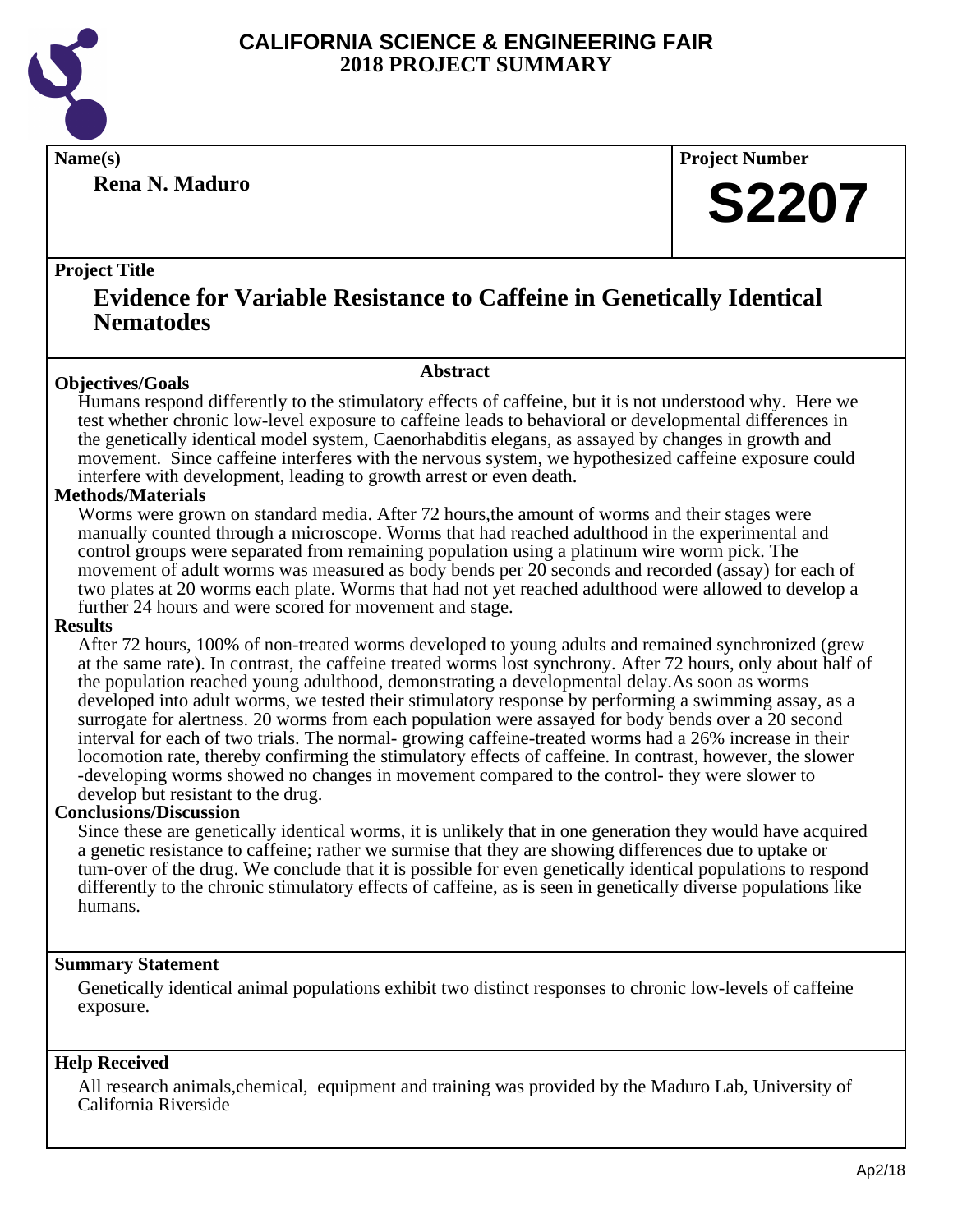

**Samiha Mahin**

**Name(s) Project Number**

# **S2208**

# **Project Title**

# **In Vitro Effects of Genistein and Di-(2-ethylhexyl) Phthalate on Testicular Macrophages and Spermatogonial Cells**

**Abstract**

# **Objectives/Goals**

(1)Determine whether Gen and MEHP, alone or mixed, directly target macrophages and affect their pro-inflammatory responses in-vitro. (2)Determine whether Gen and MEHP, alone or mixed, directly target spermatogonia stem cells, precursors of spermatozoa.(3)Determine whether Gen and MEHP change the interactions between macrophages and spermatogonia.

# **Methods/Materials**

MHS Cell line cultured as a model for testicular macrophages and C18-4 Cell line cultured for spermatogonial cells.

(1)MHS was stimulated with Lipopolysaccharide (LPS) to induce the inflammatory response of macrophages. After treating and culturing the cells, MHS had gone through RNA extraction, cDNA synthesis and Quantitative Real-Time PCR (qPCR). (2)The spermatogonial cells were treated for 24 hr and 48 hr with Gen and MEHP and then analyzed with MTT assay. (3)For co-culture treatments, RAW 264.7 macrophage cell line was used as a model for testicular macrophages. RAW grew in transwell inserts, pre-treated with Gen and/or MEHP for 21 hrs. C18-4 viability was then analyzed with MTT assay.

# **Results**

(1)Gen and MEHP alter the basal and LPS induced production of inflammatory cytokines by macrophages. The mRNA relative expression showed that macrophage activity can be altered by Gen and MEHP, which could have consequences for testis functions in vivo. (2)Gen and MEHP combination at the highest concentration increased viability/proliferation of spermatogonial cells at both 24 hr and 48 hr treatments. So, this confirmed my hypothesis that these EDCs can directly target spermatogonia, which may affect spermatogenesis. (3)The presence of macrophages pre-treated with Gen and MEHP, alone or in combination, and activated or not by LPS did not have an effect on the viability/proliferation of spermatogonial cells after 48-hour co-culture.

# **Conclusions/Discussion**

Changes in the mRNA relative expression of cytokines confirmed the hypothesis that Gen and MEHP can alter directly macrophages and change their biological responses. MTT assays suggest that Gen-MEHP mixture affect spermatogonial viability or proliferation, while Gen and MEHP had no effect alone. For both cell lines, MEHP and Geni did not behave the same way when together or alone. These studies will help understand how the effects of the two EDCs early in life on macrophage and spermatogonia may play a role in their long-term negative effects on male reproduction.

# **Summary Statement**

I demonstrated that the endocrine disruptors, Genistein and DEHP, can directly alter testicular function and maintenance such as a pro-inflammatory in macrophages and proliferation in spermatogonia.

# **Help Received**

I have conducted this research at the USC School of Pharmacy under the supervision and mentorship of my Principal Investigator, Dr. Martine Culty and the assistance of the postdoctoral student, Dr. Vanessa Brouard.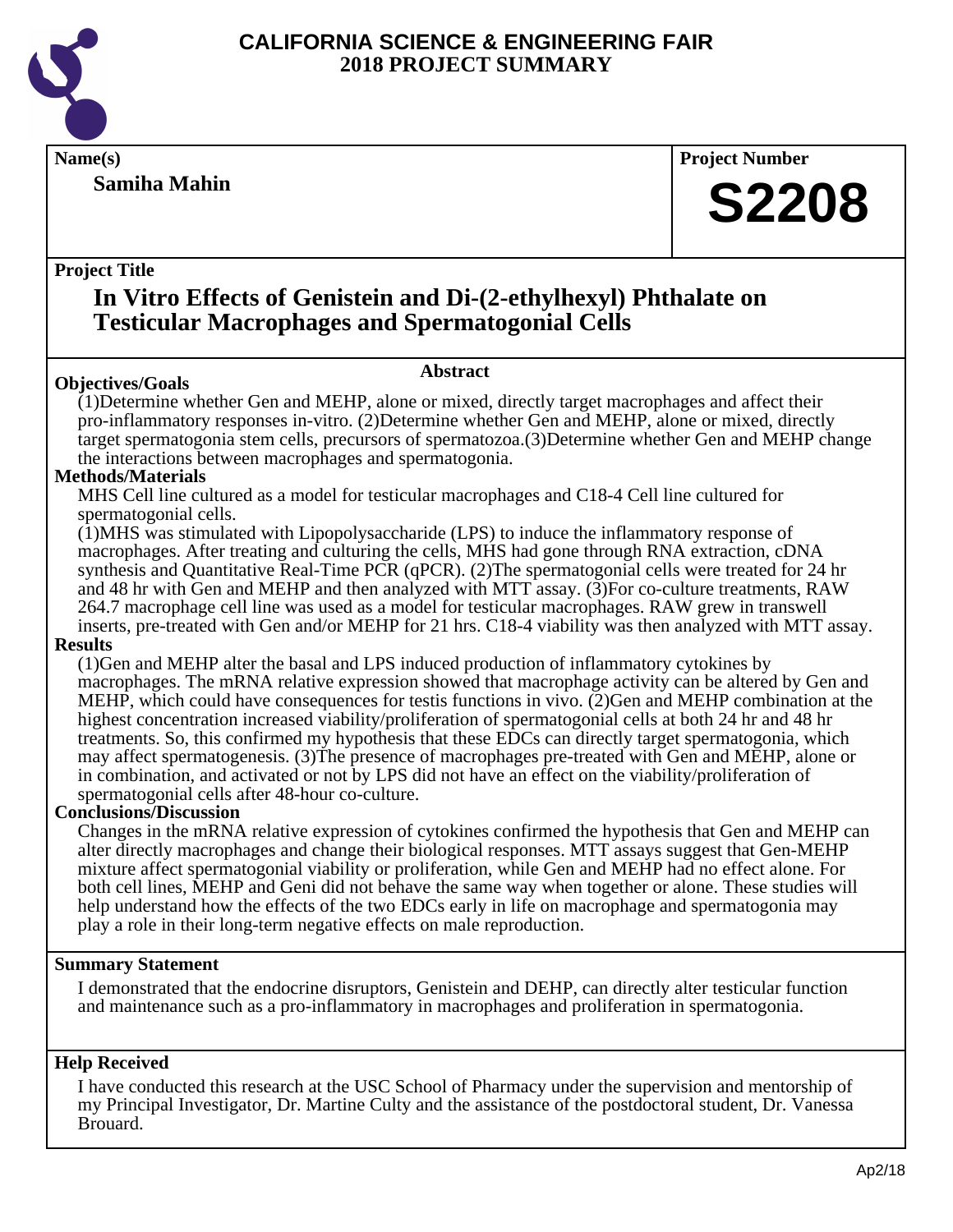

**Name(s) Project Number**

**Ishika Masson; Shania Relucio**

**Project Title**

# **Effects of Caffeinated and Non-Caffeinated Beverages on the Physical Mechanisms in Animal Movement Processes: Lumbricus**

# **Abstract**

**Objectives/Goals** As Hunger remains the leading source of death in today's world, it is important for all of us to do something for our brothers and sisters. While doing our weekly AP World History homework, in the textbook we stumbled upon a picture of some malnourished children. From this we were inspired to help our peers out by creating a project that moves towards hunger being diminished. Thus quantifying the effects of energy drinks on the movement activity of Lumbricus Terrestris and How will giving Red Bull, Sugar-Free Redbull, Gatorade, Sucrose Solution, Soda, 5-hour energy drink, and caffeine affect the distance moved on a grid by the clitellum and frequency of clitellum contractions for 2 minutes after exposure to various fluids?

# **Methods/Materials**

We used 84 worms purchased from a local department store and tested them over the course of two trails. We tested eight different beverages including Red Bull, Red Bull Sugar-Free, Gatorade, Sucrose Solution, Soda, 5 hour Energy, Coffee, and Water. We first placed the lumbricus Terrestris on a grid and meaured its distance by looking at how many boxes the clitellum covers without any exposure to fluids. Then, we gave them various fluids a week before we started measuring them. Then after a week of them consuming different fluids, we meaured out how far the lumbricus Terrestris traveled by looking at how far the clitellum moved for 2 minutes on a grid.

## **Results**

In our first trial, there was no possible data because all our Lumbricus Terrestris had passed away. However in our second trial the Lumbricus Terrestris seemed to move slower when given caffeine and they increased in size. The average movement of the Lumbricus Terrestris for caffeinated drinks over the course of one minute was 6 boxes covered and the average for non-caffeinated drinks was 8 boxes moved over the period of one minute.

## **Conclusions/Discussion**

Our hypothesis did not match up to the results we got because we predicted that the worms would move faster when given caffeine, while in reality their speed slowed down. While we did not see an increase in their movement, we did notice that the worms seemed to be bigger than when we first got them. The next steps could include using different organisms such as those with vertebrates and testing more beverages with different concentrations to see how it affects the movements.

# **Summary Statement**

We measured the distance moved on a grid by the clitellum and frequency of clitellum contractions for 2 minutes after exposure to eight different beverages.

# **Help Received**

Our Science Fair advisor helped us with creating a plan on how to test the Lumbricus Terrestris.

**S2209**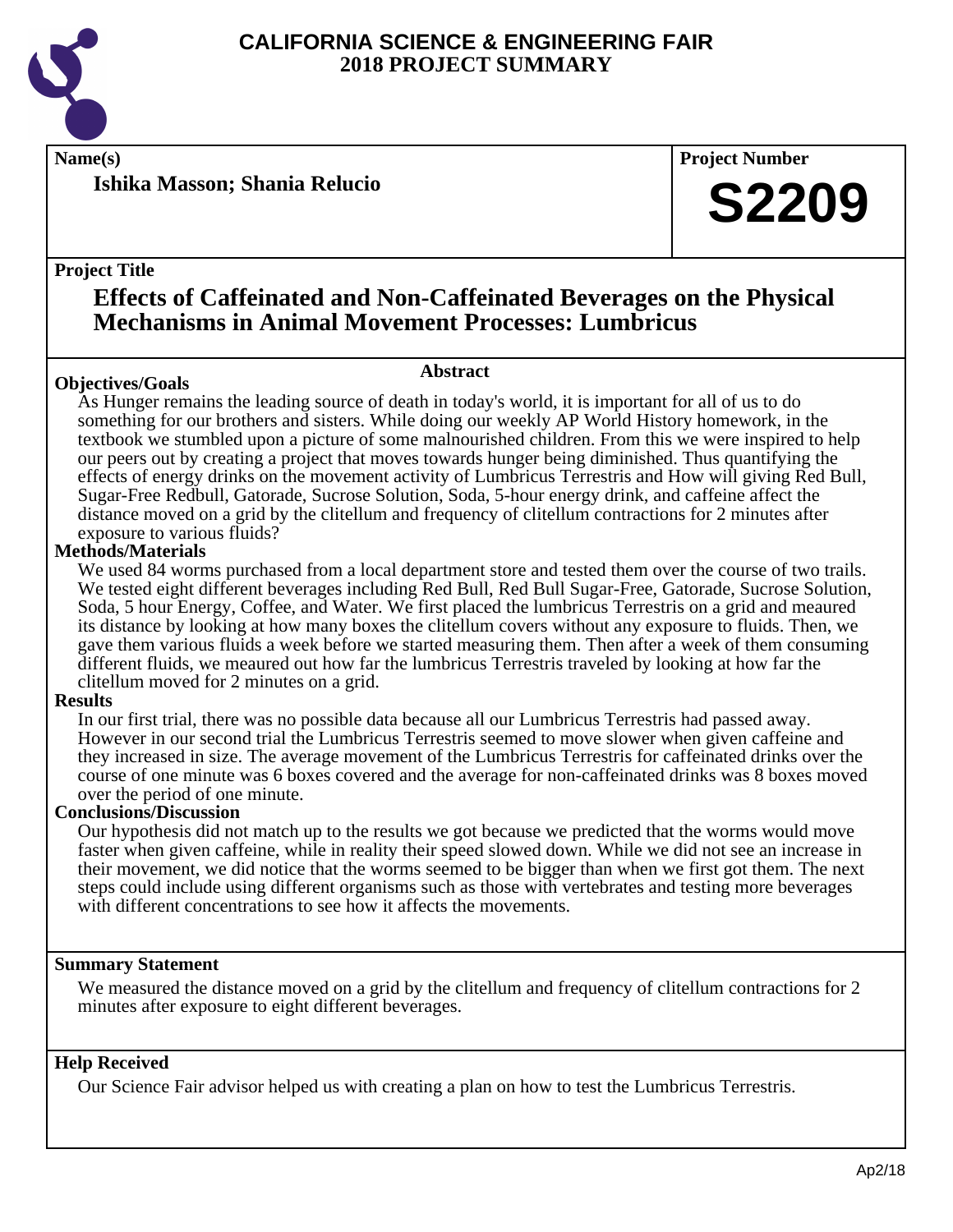

**Anshul Narain**

# **Name(s) Project Number S2210**

# **Project Title**

# **Investigating Pesticides' Effects on Plant Defenses and Development**

## **Objectives/Goals**

To determine whether pesticides have an impact on a plant's ability to express physical and chemical defenses.

**Abstract**

#### **Methods/Materials**

Chemical and physical defenses were induced in the Brassica rapa plant through application of; 3 different pesticides (Actinovate, CITation, M-Pede), Jasmonic Acid, and Ethanol. Height measured with ruler. Leaf surface area measured with pictures that were analyzed using Fiji software application (Also used for counting number of trichomes). Toughness measured with 3D printed penetrometer. Wet and dry mass measured with analytical balance. Carbon: Nitrogen (C:N) analysis done with elemental analyzer.

#### **Results**

Toughness tests indicate that pesticides reduce a plant's ability to express physical defenses as seen through the reduced ability to withstand impact. The C:N analysis also indicates that pesticides hinder a plant's ability to express chemical defenses as seen through the reduced ability to sequester nitrogen away from the leaves.

#### **Conclusions/Discussion**

Pesticides potentially have an impact on some of the plant's physical and chemical defenses. This means that even as pesticides are trying to reduce the threat of some herbivores, they potentially increase the threat from those herbivores they are not designed to protect against.

## **Summary Statement**

I measured the impacts of pesticides on a plant's ability to express its physical and chemical defenses (through phenotypical and chemical analyses) to see if they hindered plant development.

#### **Help Received**

I designed the setup of the project and the methods used with some assistance from two lab partners while working in a lab at UC Santa Cruz. I was mentored by Ms. Julie Herman (a PhD Candidate) and worked under Professor Kathleen Kay in the department of Ecology and Evolutionary Biology at UCSC.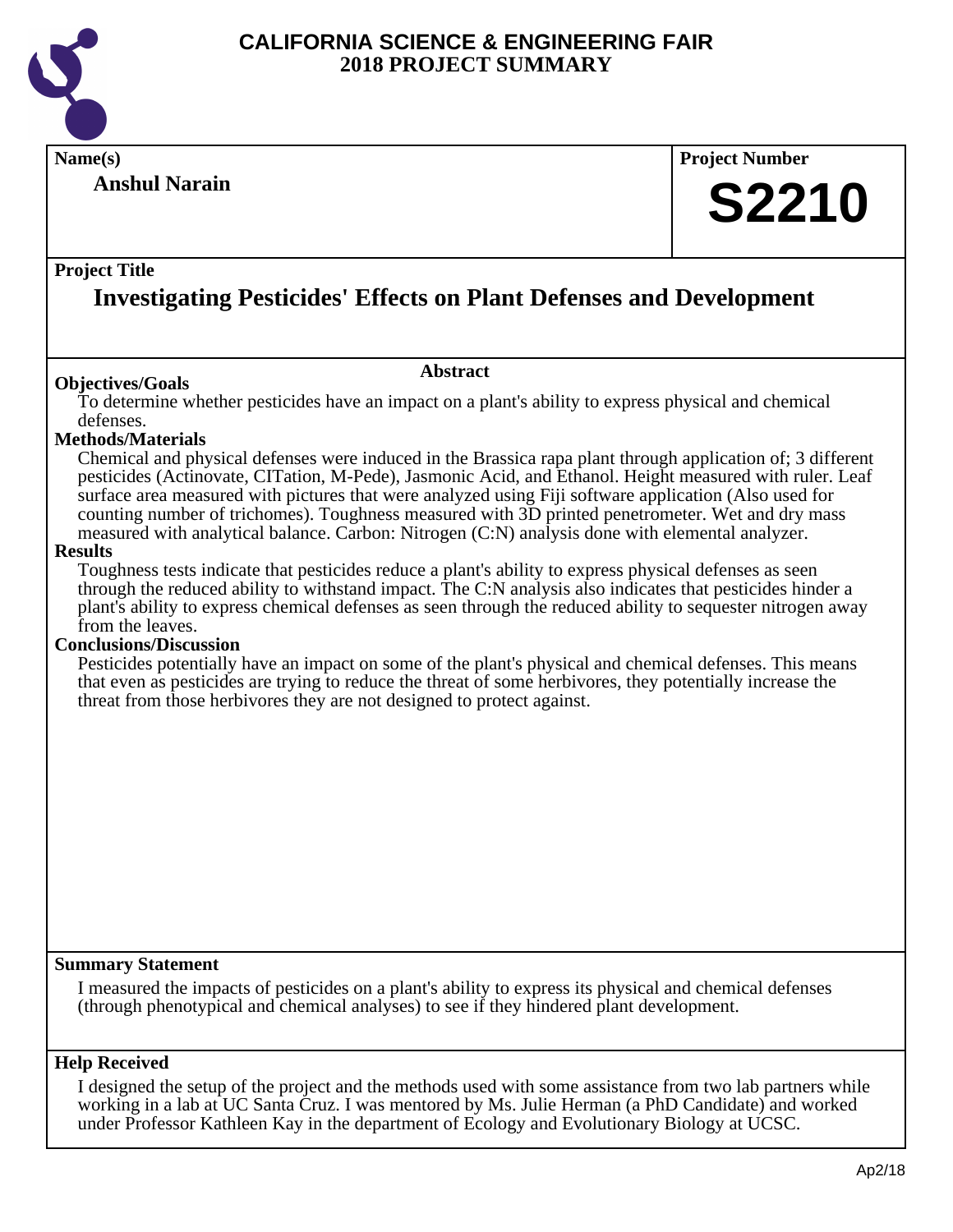

**Shreya Ramachandran**

**Name(s) Project Number**

# **S2211**

# **Project Title**

# **The Effect of Soap Nut Grey Water on the Environment: Vegetables (Year 3)**

## **Abstract**

**Objectives/Goals** As many parts of the world are facing water scarcity there is a growing interest in reusing greywater. However, many commercial laundry detergents contain chemicals harmful to soil, plants and aquatic life. I tested if the greywater from soap nuts, a natural berry shell, could be used as irrigation water for vegetables without leading to contamination with bacterial pathogens or excessive nutrients.

# **Methods/Materials**

To conduct my experiment I grew three types of plants (tomato, chard, spinach) in two types of soil (sandy & sandy loam) for a total of 6 weeks. I had 3 replicates for each greywater treatment(soapnut(SN), organic detergent(OD), non-organic detergent(ND) and a soapnut-tea -tree-oil(SNO) combination). I measured the abundance of Escherichia coli and Fecal coliforms (FDA produce safety marker) on the outside and inside of the plant as well as in the soil using  $3M$  Petrifilms or Chromagar ECC (1400+ samples). This experiment was repeated twice. Overtime analysis was performed on spinach in sandy soil by inoculating with 10 power 6 E.coli K12 at the beginning of the experiment. Bacterial counts were taken everyday for a week followed by weekly measurements for 4 weeks. In all the above cases, the level of soil and plant nutrients were measured and the data was analyzed with ANOVAs ( $p < 0.05$ ) followed by post-hoc tests.

# **Results**

I found that soapnut greywater was not detrimental with a trend for higher plant growth and biomass than other greywaters. Even with the addition of E.Coli, bacterial counts declined and became undetected after 2-3 weeks, both in the soil and the plant resulting in no E.coli and very low levels of fecal coliforms at the end of the experiment across all grey waters. This indicates that grey water type does not have an effect on the bacterial content of plants tested except soapnut-tea-tree-oil where the levels declined quickly but caused plant death. I also found that plants watered with non-organic detergent died due to high levels of Boron and soluble salts leading to toxicity issues.

# **Conclusions/Discussion**

After the three year study, I now conclude that soapnut greywater does not significantly affect the environment, and can be used for irrigating landscapes and vegetables. In addition, Soap nuts are affordable and cheaper than organic laundry detergents which makes them an ideal solution in drought stricken areas of the world including California and Cape Town.

# **Summary Statement**

Grey water from soapnuts, a berry shell that produces soap, can be used for irrigating lawns and vegetables without leading to bacterial contamination and toxicity issues.

# **Help Received**

I designed and conducted the experiments by myself using equipment from U.C. Berkeley, U.C. Davis and a community lab. Dr. Celine Pallud and Dr. Eric Espinosa helped answer my questions.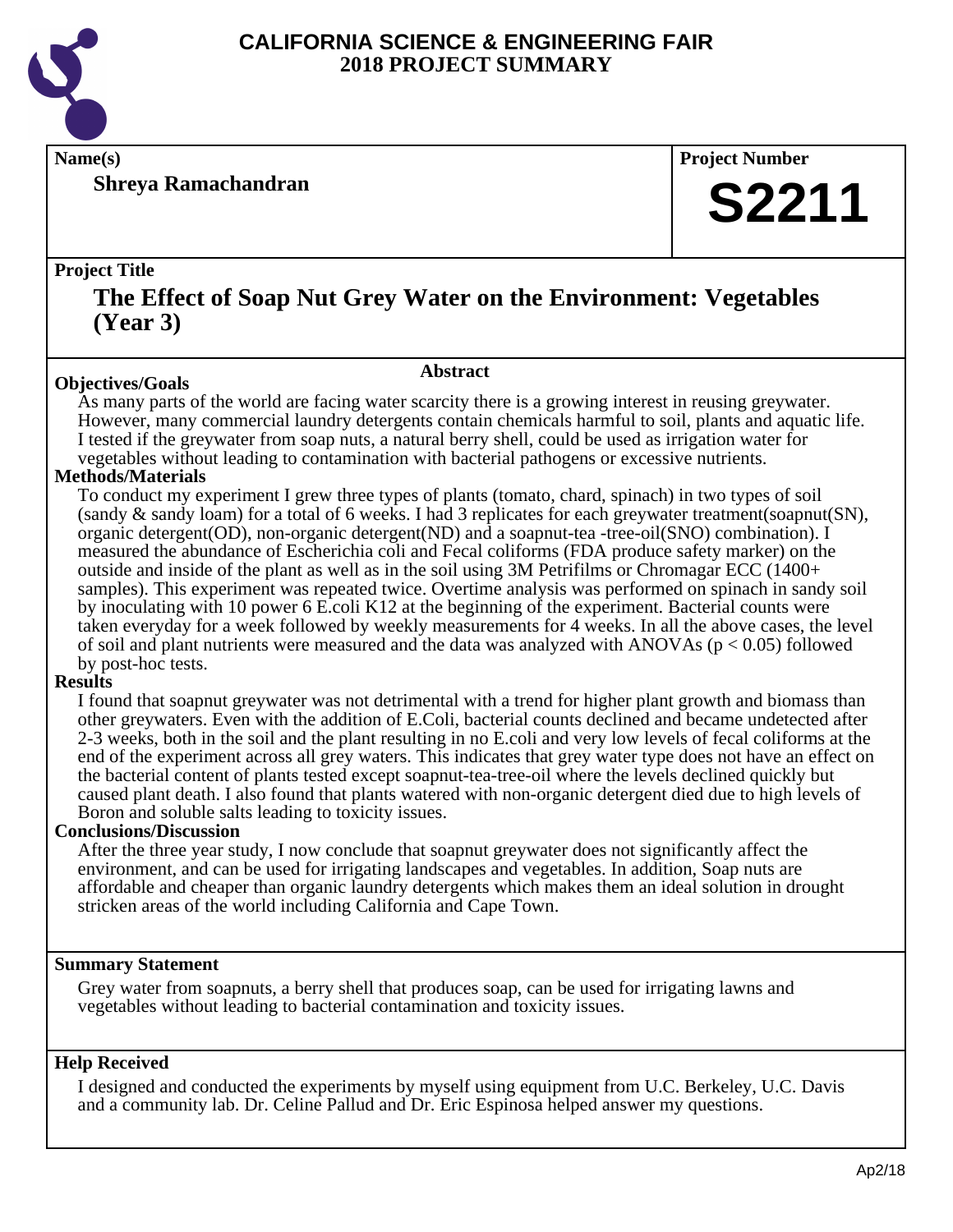

**Angelina E. Stone**

**Name(s) Project Number**

# **S2212**

# **Project Title**

# **Alzheimer's and Aluminum: The Effect of Low-Level Aluminum on Drosophila melanogaster**

# **Abstract**

**Objectives/Goals** The objective of this study is to see if Aluminum is linked to Alzheimer's disease by causing brain degeneration in fruit flies. Tested with both a behavioral assay and a protein analysis procedure.

# **Methods/Materials**

I tested the behavioral differences between the experimental group (given 5 mM of AlCl3 through their food) and the control group (not given any AlCl3) using a choice chamber assay. In the chamber, the flies could either travel to the dark arm with a cotton ball saturated with tomato juice, the light arm that has a cotton ball saturated with lavender oil, or they could stay in place at the opening on top. One day they'd be tested with the cotton balls in the arms and the next day without the cotton balls. For the protein analysis procedure, I homogenized the fruit fly heads by placing the heads in the Bullet Blender, centrifuged them, and boiled the the tubes for 10 minutes. Lastly, I will perform the western blots to see if there was over-expression of a-beta and tau proteins in the flies given AlCl3.

## **Results**

Significant P values were obtained based the actions taken in the choice chamber by the 5 mM and 0 mM for each testing period (2-3, 7-8, and 13-14).When comparing activity levels between the same groups, there seemed to be no difference between testing days 2-3 and 7-8. In both analyses, the 13-14 test day groups weren't able to obtain a P value due to all of the dead 5 mM flies. As for the death rate, the fruit flies administered AlCl3 died about twice as fast as those not given the toxic metal. Although the protein analysis (western blot) procedure is still in progress, my intended results would be seeing an over-expression of the a-beta and tau proteins in the experimental group.

## **Conclusions/Discussion**

In the behavioral assay, the AlCl3 toxicity seemed to have an immediate effect on the flies' preferential (and learning) behavior based on the obtained P values. This proposes that Aluminum could be responsible for the behavioral and preferential differences often seen in humans with Alzheimer's disease. Also, since there was an immense lifespan difference between the 0mM and 5mM groups, it suggests the AlCl3 leads to a shorter life expectancy. No significant P values were found for the activity analysis. Therefore, either this type of learning is not affected by AlCl3, and/or the effects on learning are not observed in the first week (2-8 days), but may be in the second week.

## **Summary Statement**

I tested to see if Aluminum toxicity caused neurodegeneration in Drosophila melanogaster through a behavioral assay and protein analysis procedure.

# **Help Received**

My project was done in a Neurobiology lab at CSU Fresno State under the professional guidance of a Neurobiology professor. Although I formulated what my procedures would consist of, my professor would give me feedback on how to improve my project to get the most accurate results. I performed the